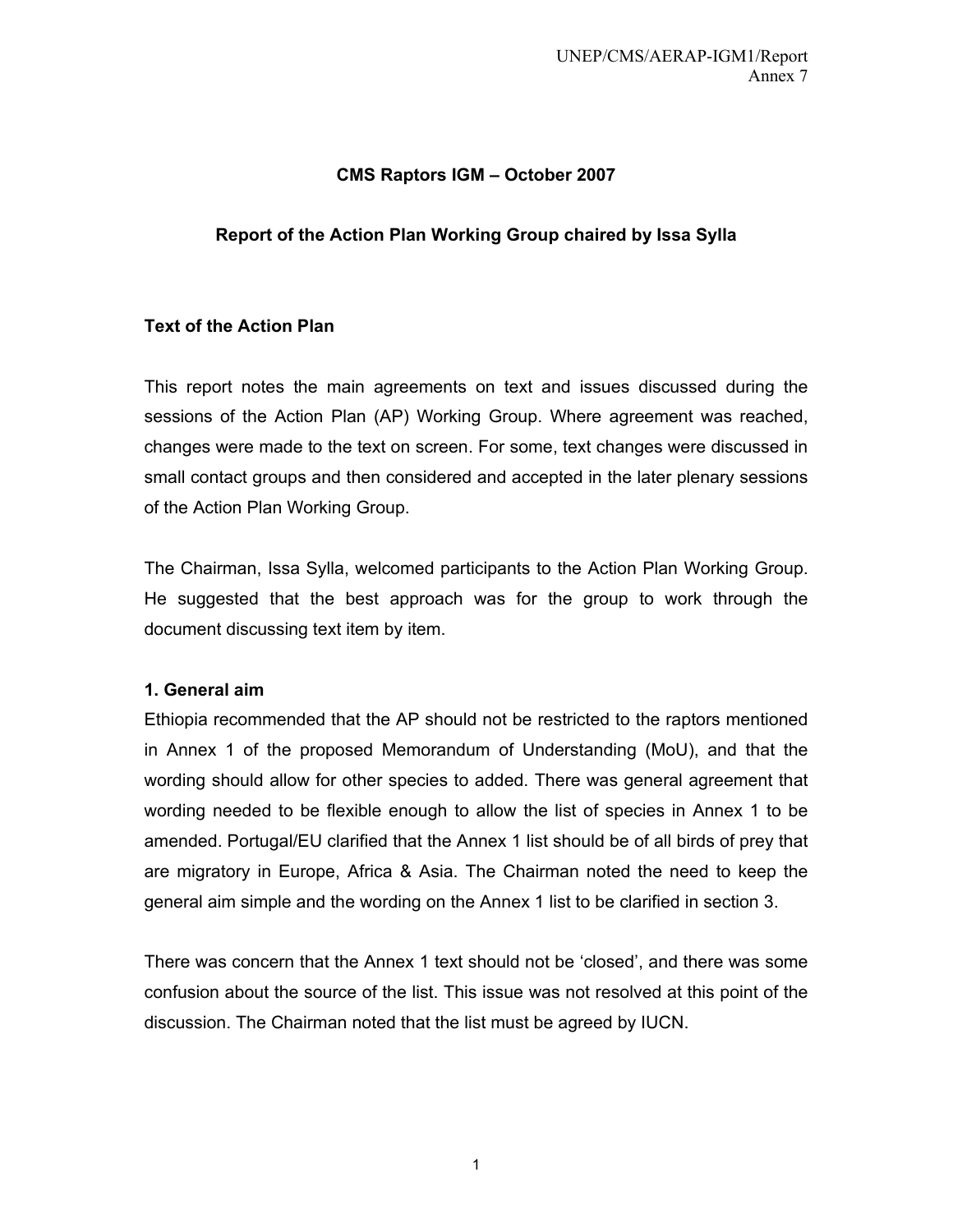## **2. Objectives**

There was confusion about the use of the terms 'Globally Threatened' and 'Near Threatened'. BirdLife International explained that IUCN Red List categories of 'Vulnerable', 'Critically Endangered', and 'Threatened' (using capital letters) but are collectively known as 'globally threatened' (in lower case), whereas 'Near Threatened' is a separate category and so has capital letters. The Chairman noted that the text needed to be clarified in light of this explanation from BirdLife International..

## **3. Species categories**

Para 3.2 – Portugal/EU asked for changes to be made to Table 1, to the following species categories:

| Egyptian Vulture Neophron percnopterus | CAT 2 $\rightarrow$ | CAT 1 |
|----------------------------------------|---------------------|-------|
| Montagu's Harrier Circus pygargus      | CAT $3 \rightarrow$ | CAT 2 |
| Marsh Harrier Circus aeruginosus       | CAT $3 \rightarrow$ | CAT 2 |

Changes to the status of Egyptian Vulture *Neophron percnopterus* was accepted, since this reflected a recent change to the IUCN Red List status for the species (recently categorised as Endangered)*.* Proposed changes to the status of Marsh Harrier *Circus aeruginosus* and Montagu's Harrier *C. pygargus* were not accepted.

# **4. Priority actions**

There was considerable discussion on the actions required which resulted in several changes and additions to the text. A contact group, led by IUCN, agreed to develop new text on habitat issues. Senegal asked and provided text for a new bullet point added on capacity building. A new bullet was point added on the need to adopt an Ecosystem Approach. A new bullet point was added on recreational uses of raptors. A new bullet point was added on research. A new bullet points was added on the need to consider impacts of structures such as power lines.

## **5. Implementation Framework**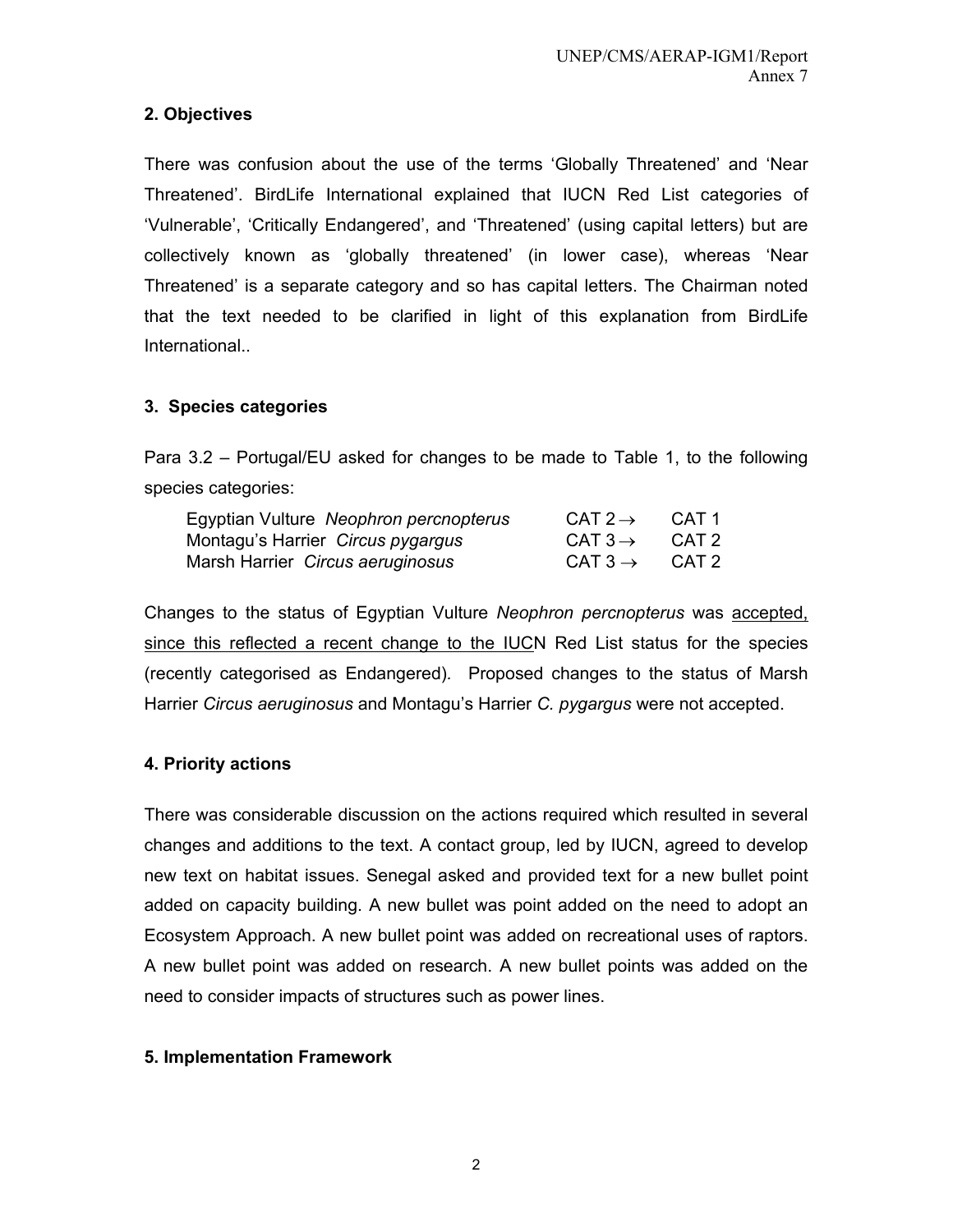Portugal/EU noted that an MoU would not be legally binding, and so requested that the text was changed to reflect this throughout the document. For example, the term 'as required' should be changed to 'as envisaged'.

There was discussion on including threats to 'range' in paragraph 5.2. Wording for a footnote to add in places of document with reference to range was developed and accepted.

Minor text changes were discussed under sections 6, 7 and 8.

### **Table 1. Categorisation of African-Eurasian raptors covered by the Action Plan**

There were proposals for several species additions to Table 1:

- Kazakhstan proposed to add Himalayan Griffon Vulture *Gyps himalayensis* to Category 1.
- Kenya proposed adding Rüppell's Griffon Vulture *Gyps rueppellii* (NT) and Lappet-faced Vulture *Aegypius tracheliotus* (VU) to Category 1.
- White backed Vulture *Gyps africanus* (NT)*.* To add to Category 1.

These proposals were not accepted, and there was considerable discussion on the process for adding species to list. The main points included:

- A need for clarification on what is 'migratory'. BirdLife International noted that technical migrants (i.e. species who show local, short-distance or temporary movements across political boundaries) should not be included.
- A proposal from the Chairman that the CMS GROMS/BirdLife International list should be used and additions should be agreed through GROMS revision process. But there were concern that not all countries are signatories to CMS.
- A proposal that the Action Plan should indicate concerns about the species where new information was becoming evident, and under consideration for addition to list. Kenya proposed adding Category 4 species – which would list those under consideration - to the list. The Chairman's compromise was a proposal that a footnote should be added to Table 1 on species under review and this was accepted.